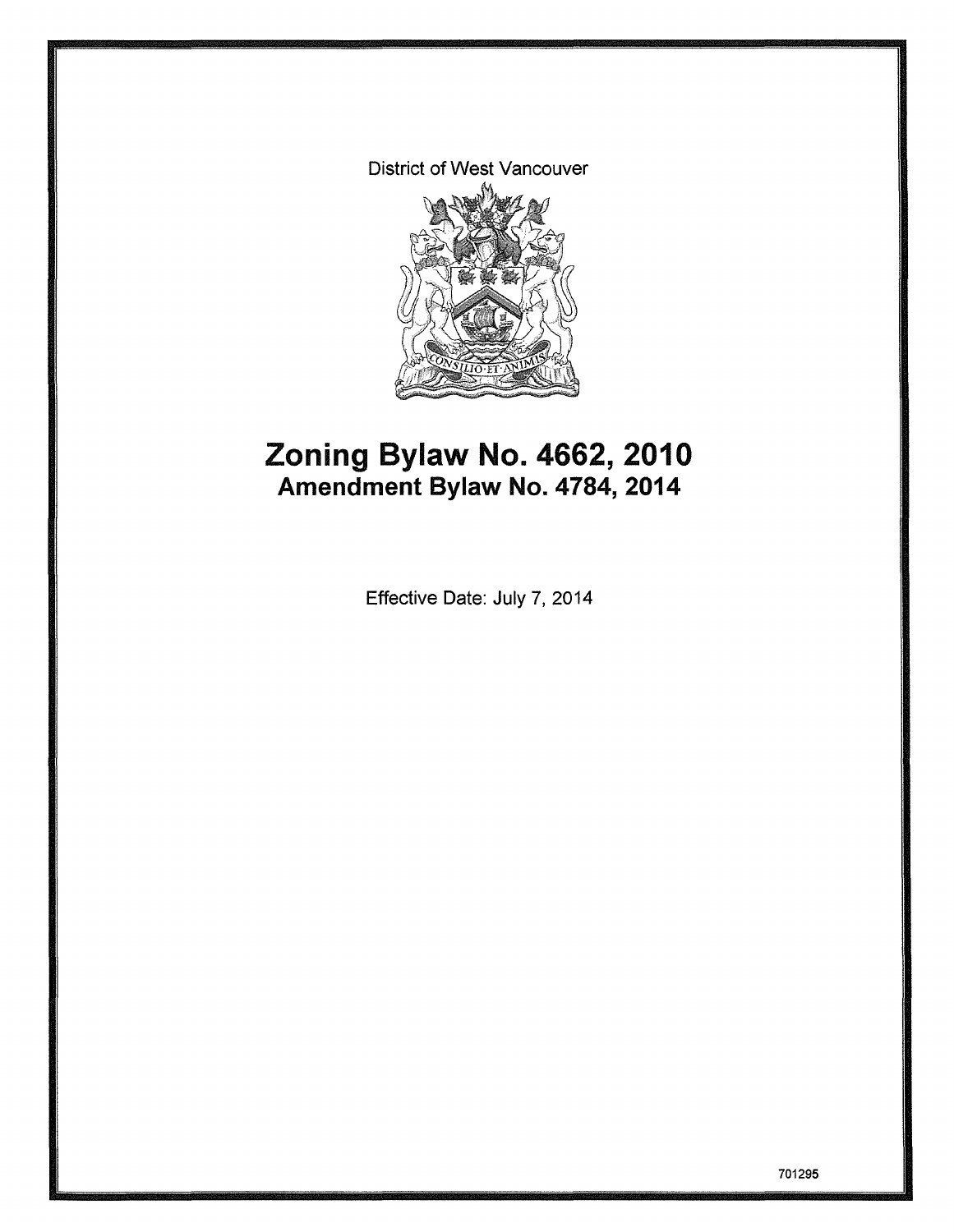District of West Vancouver

# **Zoning Bylaw No. 4662, 2010, Amendment Bylaw No. 4784, 2014**

A bylaw to rezone certain real property located at 825 Taylor Way and 707 Keith Road to CD51 - Comprehensive Development Zone 51 (NW Corner Taylor Way & Keith Road).

Previous amendments: Amendment bylaws 4672, 4677, 4678, 4679, 4689, 4701, 4680,4710,4697,4716,4712,4737,4726, 4736,4757,4752,and4 767.

WHEREAS the Council of The Corporation of the District of West Vancouver deems it expedient to provide for amendment of the Zoning Bylaw;

NOW THEREFORE, the Council of the District of West Vancouver enacts as follows:

## **Part 1 Citation**

1.1 This bylaw may be cited as "Zoning Bylaw No. 4662, 2010, Amendment Bylaw No. 4784, 2014."

## **Part 2 Severability**

2.1 If a portion of this bylaw is held invalid by a Court of competent jurisdiction, then the invalid portion must be severed and the remainder of this bylaw is deemed to have been adopted without the severed section, subsection, paragraph, subparagraph, clause or phrase.

## **Part 3 Adds the CD51 Zone & Rezones the Site**

- 3.1 Zoning Bylaw No. 4662, 2010, Schedule A, Section 600 Comprehensive Development Zones is hereby amended by adding the CD51 -Comprehensive Development Zone 51 (NW Corner Taylor Way & Keith Road), as set out in Appendix A to this bylaw.
- 3.2 The Lands shown shaded on the map in Appendix B to this bylaw are rezoned from RS3 (Single Family Dwelling Zone 3) to CD51 -Comprehensive Development Zone 51 (NW Corner Taylor Way & Keith Road).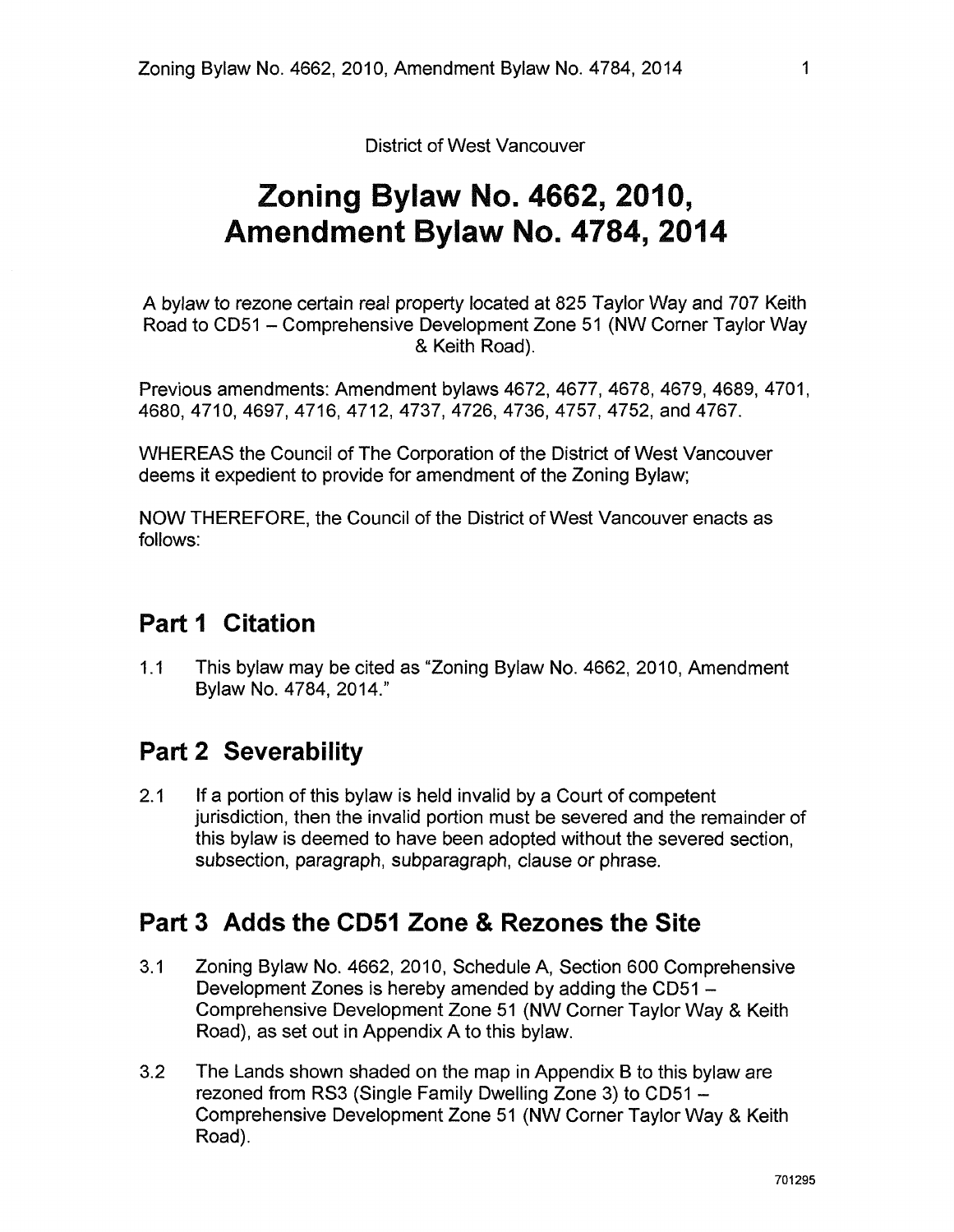### **Part 4 Amends the Zoning Maps**

- 4.1 Zoning Bylaw No. 4662, 2010, Schedule A, Section 852, Schedule 2, Zoning Maps is hereby amended by changing the zoning of the lands as shown shaded on the map in Appendix B to this bylaw,
	- From: RS3 Single Family Dwelling Zone 3 To: CD51 - Comprehensive Development Zone 51 (NW Corner

Taylor Way & Keith Road)

### **Schedules:**

| Schedule A: | CD51 – Comprehensive Development Zone 51 (NW Corner |
|-------------|-----------------------------------------------------|
|             | Taylor Way & Keith Road)                            |
| .           | $\overline{\phantom{a}}$<br>.<br>. .                |

Schedule B: Amendment to Zoning Bylaw No. 4662, 2010, Schedule A, Section 852, Schedule 2, Zoning Maps

READ A FIRST TIME on March 31, 2014

PUBLICATION OF NOTICE OF PUBLIC HEARING on April 9, 11, and 13,2014

PUBLIC HEARING HELD on April 16, 2014

READ A SECOND TIME on April 28, 2014

READ A THIRD TIME on April 28, 2014

APPROVAL by Minister of Transportation and Infrastructure on June 19, 2014

ADOPTED by the Council on July 7,2014

r Mayor

Municipal Clerk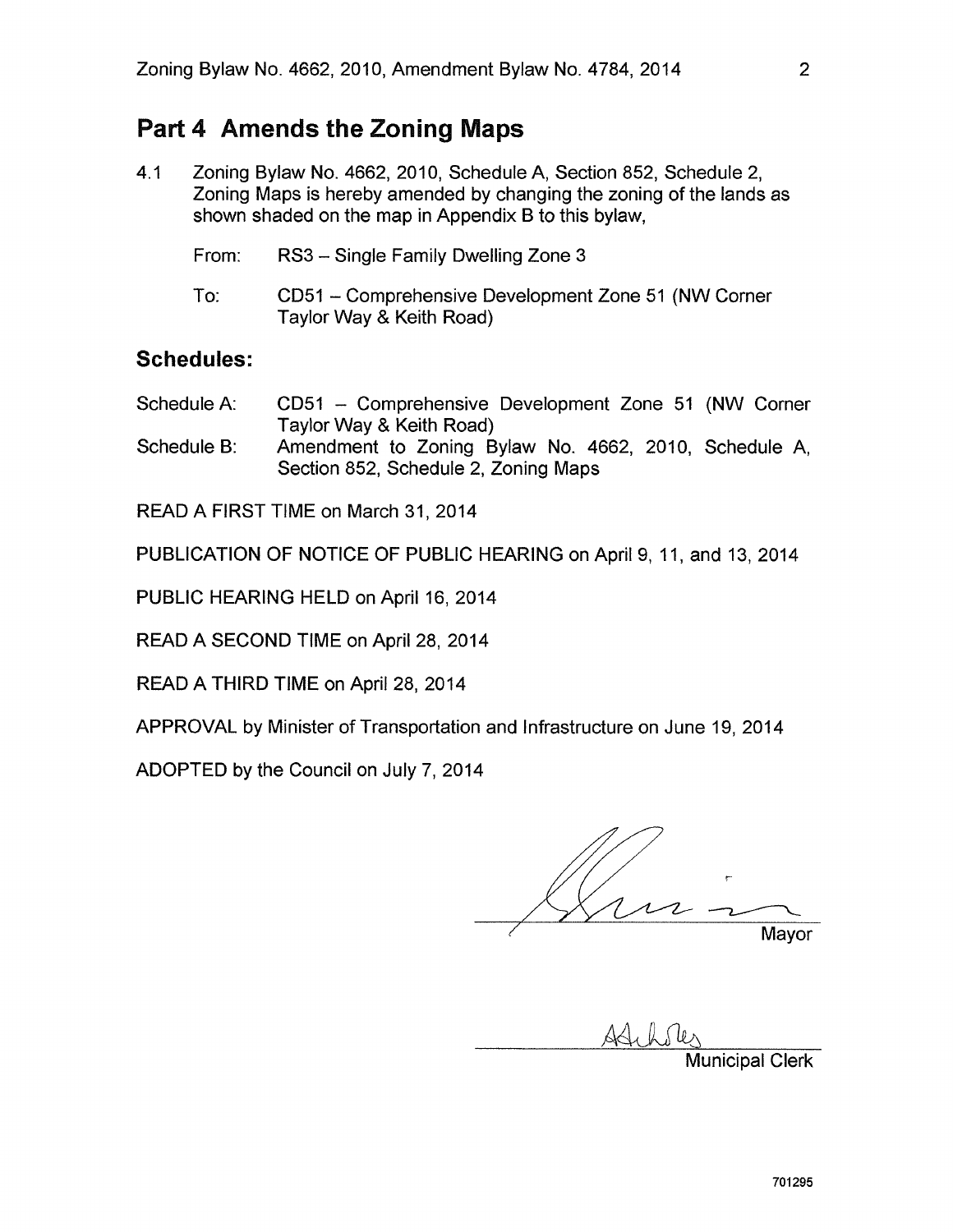## **Schedule A**

### **651 - CD51 (NW Corner Taylor Way & Keith Road)**

#### **651.01 Perm itted Uses**

- (1) assisted living
- (2) memory care
- (3) uses that are incidental to the assisted living and memory care uses

#### **651.02 Conditions of Use**

- (1) Dwelling units are prohibited
- (2) For the purposes of this zone, a cooking facility is defined as a food preparation area requiring an appliance with a 220 volt service

#### **651.03 Floor Area Ratio (FAR) and Number of Bedrooms**

- (1) Total: maximum 0.98 FAR
- (2) For the purposes of calculating FAR, the site is 6434.5 square metres, being the size prior to any highway dedication(s).
- (3) Maximum 91 bedrooms

#### **651.04 Site Coverage**

Buildings and structures shall not occupy more than 42% of the site

#### **651.05 Yard Requirements**

The minimum required yards for all buildings and structures and all accessory buildings and structures shall be:

| Front (south): | 4.5 metres  |
|----------------|-------------|
| Rear (north):  | 12.8 metres |
| Side (east):   | 4.0 metres  |
| Side (west):   | 10.5 metres |

#### **651.06 Building Height**

- (1) Building and structures shall not exceed a height of 14.5 metres maximum
- (2) Solar panels not exceeding 2.4 metres above the maximum building height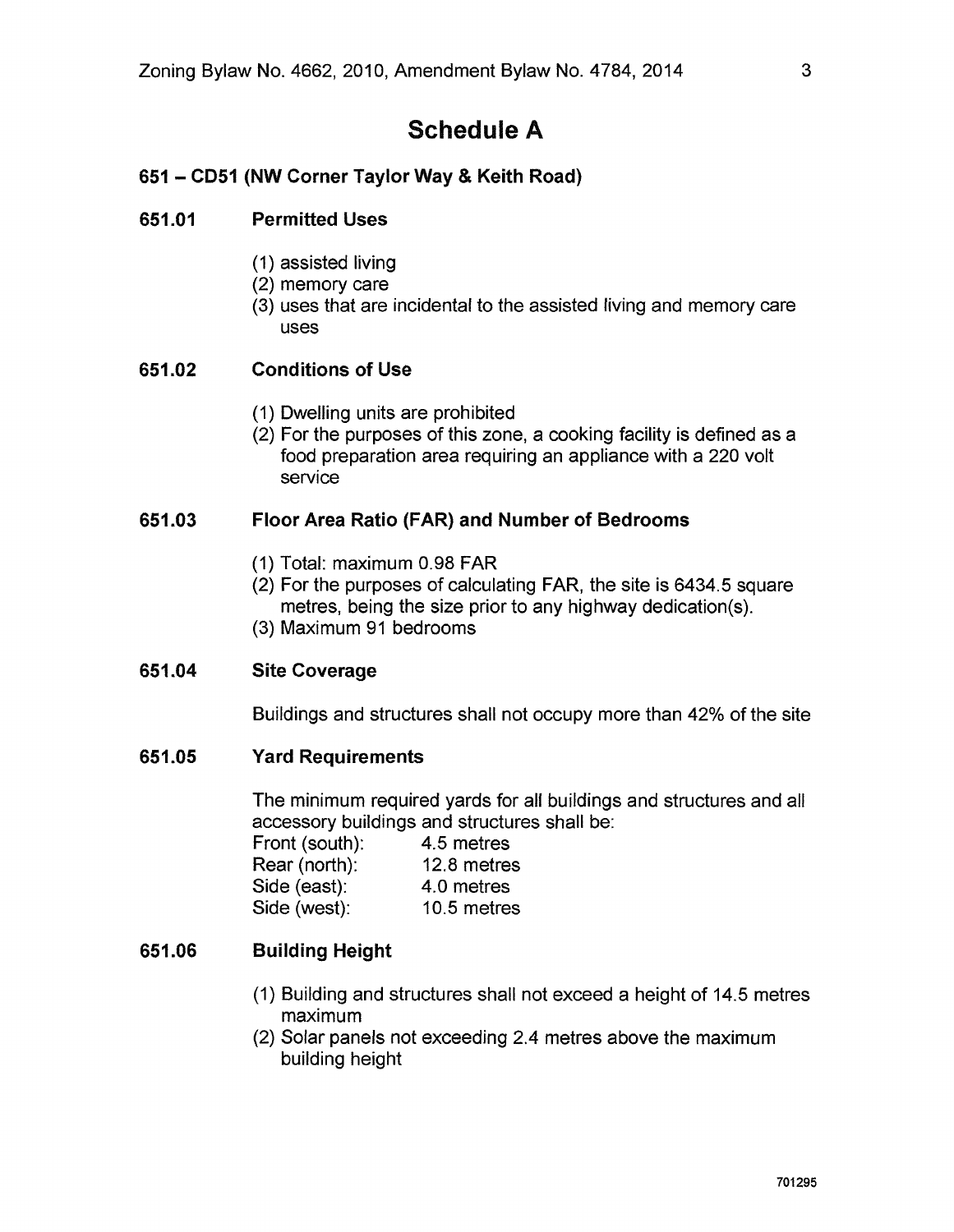#### **651.07 Number of Storeys**

- (1) Amenity Wing: 2 storeys
- (2) Residential Wing: 3 storeys

#### **651.08 Off-Street Parking**

- (1) 1 parking space for every 3.3 beds.
- (2) 1 parking space shall be provided for a resident's shuttle bus.
- (3) A minimum of 40 parking spaces shall be provided.